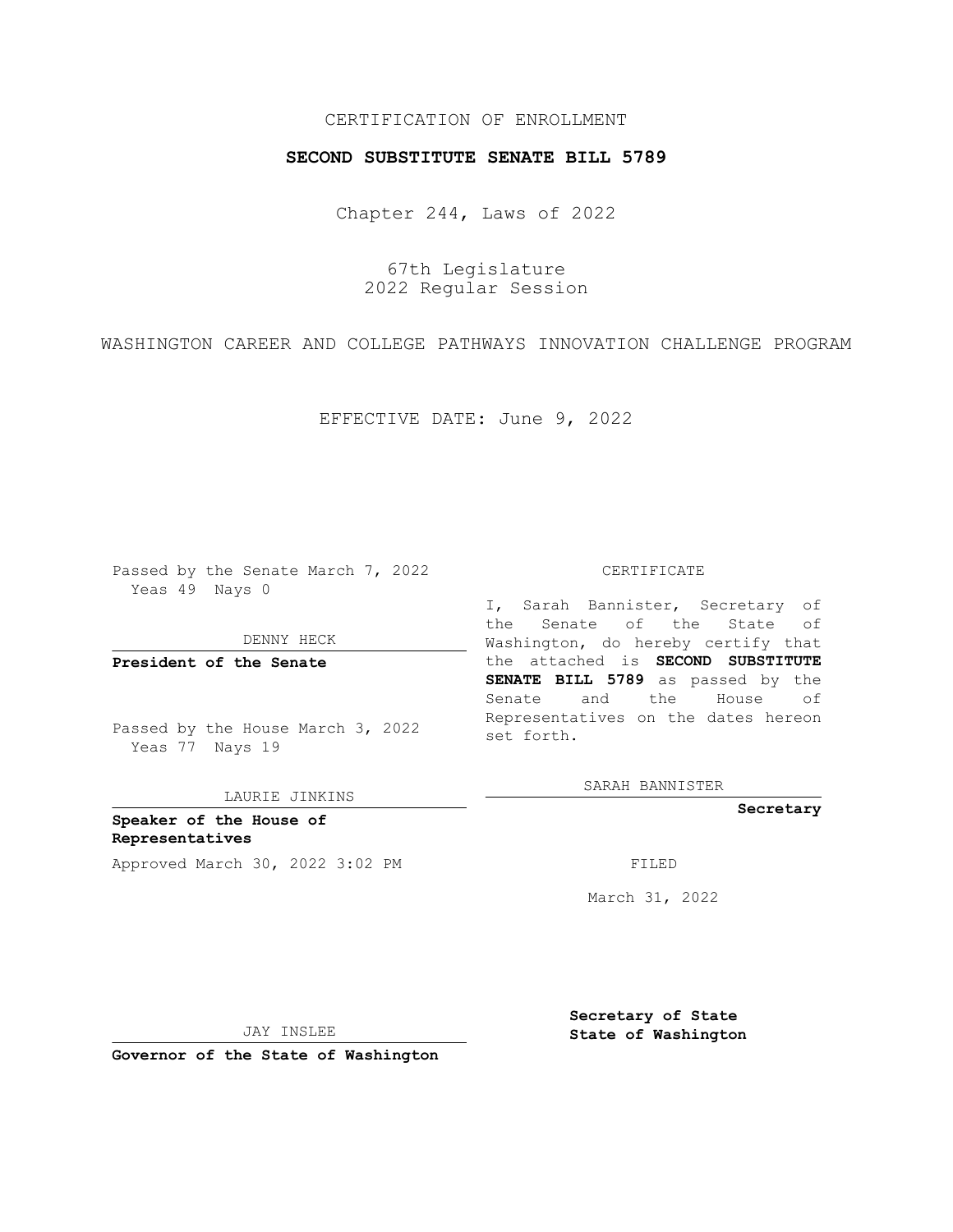## **SECOND SUBSTITUTE SENATE BILL 5789**

AS AMENDED BY THE HOUSE

Passed Legislature - 2022 Regular Session

# **State of Washington 67th Legislature 2022 Regular Session**

**By** Senate Ways & Means (originally sponsored by Senators Randall, Nobles, Conway, Das, Frockt, Kuderer, Liias, Nguyen, and C. Wilson; by request of Student Achievement Council)

READ FIRST TIME 02/07/22.

 AN ACT Relating to creating the Washington career and college pathways innovation challenge program; amending RCW 28B.120.040; reenacting and amending RCW 43.79A.040; adding a new section to chapter 28B.120 RCW; and repealing RCW 28B.120.005, 28B.120.010, 28B.120.020, 28B.120.025, 28B.120.030, and 28B.120.900.

6 BE IT ENACTED BY THE LEGISLATURE OF THE STATE OF WASHINGTON:

7 NEW SECTION. **Sec. 1.** A new section is added to chapter 28B.120 8 RCW to read as follows:

 (1) The Washington career and college pathways innovation challenge program is established. The purpose of the program is to meet statewide educational attainment goals established in RCW 28B.77.020 by developing local and regional partnerships that foster 13 innovations to:

14 (a) Increase postsecondary enrollment and completion for students 15 enrolling directly from high school and adults returning to 16 education; and

17 (b) Eliminate educational opportunity gaps for students of color, 18 English language learners, students with disabilities, and foster and 19 homeless youth.

20 (2)(a) The student achievement council shall administer the 21 program and award grants, based on a competitive grant process, to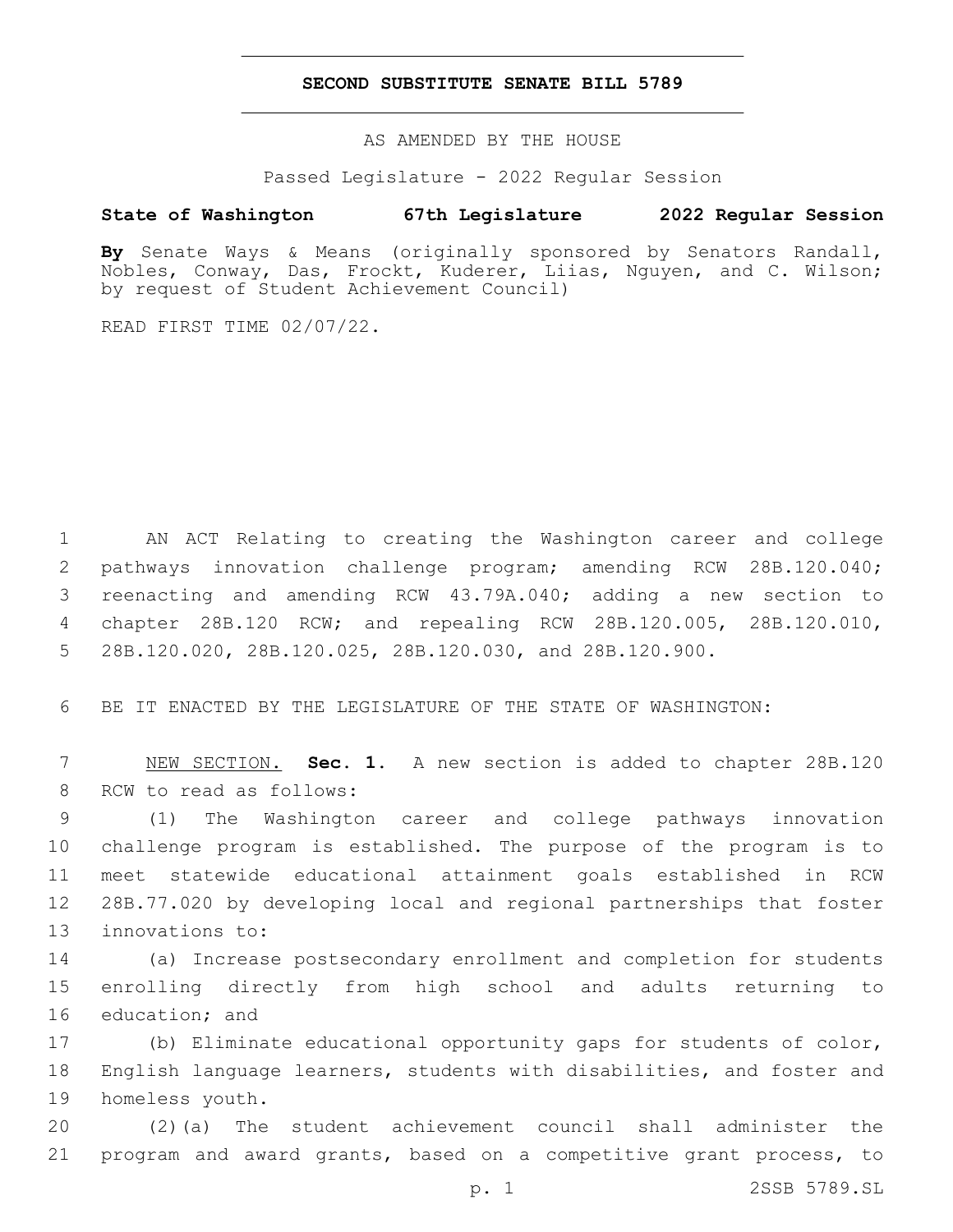local and regional partnerships that represent cross-sector collaborations among education and higher education agencies and institutions, local education agencies, local government, community- based organizations, employers, and other local entities. The student achievement council must consult, in both the design of the grant program as well as in the administration of the grant program, with 7 stakeholders including representatives of:

(i) The state board for community and technical colleges;

 (ii) An organization representing the presidents of the public 10 four-year institutions of higher education;

(iii) The workforce training and education coordinating board;

 (iv) An organization representing the private, not-for-profit, 13 four-year institutions of higher education;

(v) The commission on African American affairs;

15 (vi) The commission on Hispanic affairs;

(vii) The commission on Asian Pacific American affairs;

17 (viii) The Washington state LGBTQ commission;

(ix) The governor's office of Indian affairs; and

19 (x) The Washington state women's commission.

 (b) In awarding the grants, the student achievement council shall 21 consider applications that:

 (i) Plan and pilot innovative initiatives to raise educational 23 attainment and decrease opportunity gaps;

(ii) Engage community-based organizations and resources;

(iii) Expand the use of integrated work-based learning;

 (iv) Provide financial support to cover expenses beyond 27 educational tuition and fees, and other services and supports for students to enroll and complete education and training; and

(v) Include local matching funds.29

 (c) In administering the program the student achievement council may hire staff to support grant oversight and provide technical 32 assistance to grantees.

 (d) The student achievement council may solicit and receive such gifts, grants, and endowments from public or private sources as may be made from time to time, in trust or otherwise, for the use and benefit of the purposes of the program and may expend the same or any income therefrom according to the terms of the gifts, grants, or 38 endowments.

 (3) The student achievement council shall provide a report each year beginning September 1, 2022, to the governor and the education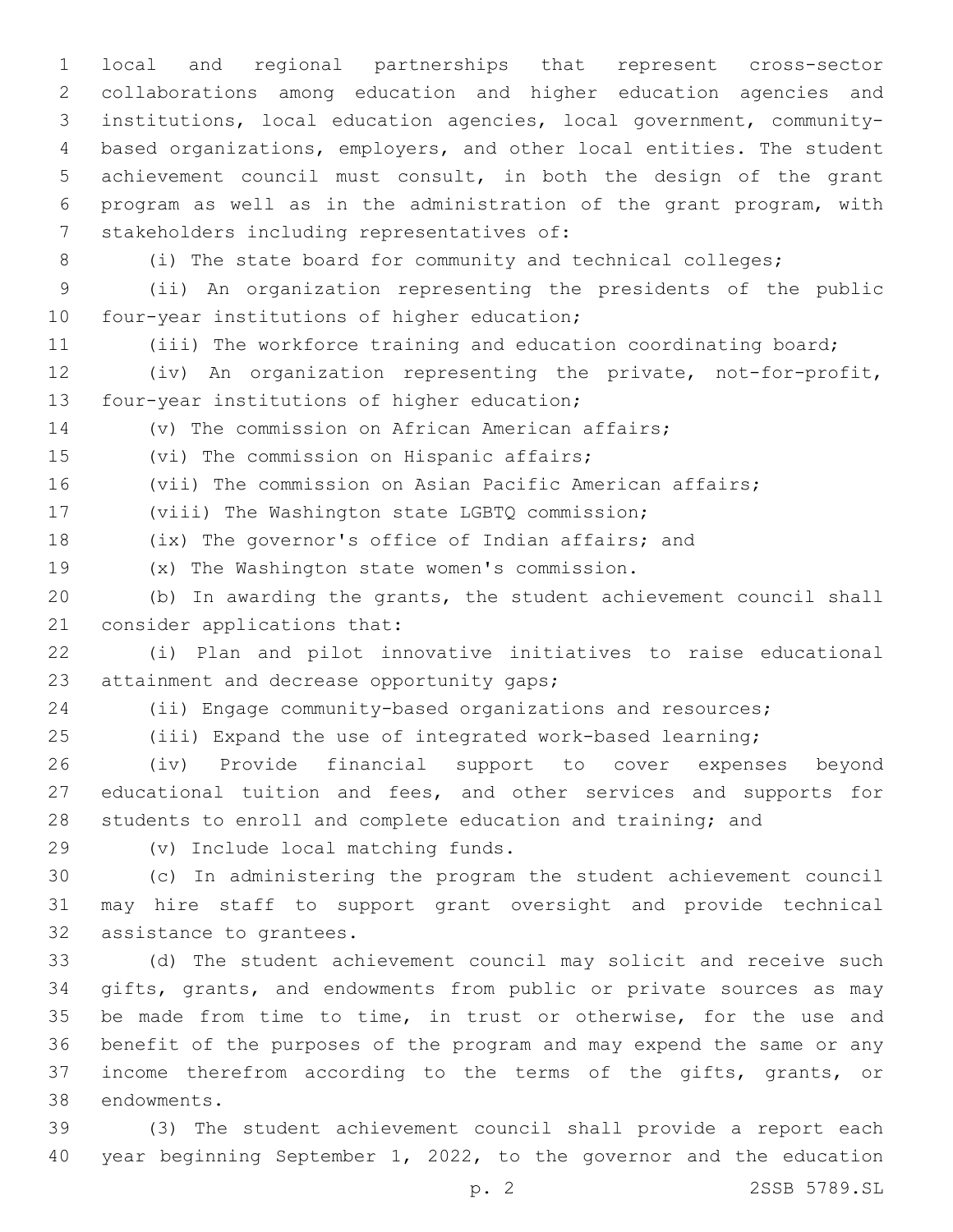and higher education committees of the legislature in accordance with RCW 43.01.036. The report shall:2

3 (a) Describe grants awarded;

 (b) Report the progress of each local and regional partnership by reporting on high school graduation, postsecondary enrollment, and completion for each of the regions that partnerships serve; and

 (c) Disaggregate data by income, race, ethnicity, and other 8 demographic characteristics.

 **Sec. 2.** RCW 28B.120.040 and 2012 c 229 s 575 are each amended to 10 read as follows:

 The ((student achievement council fund for innovation and 12 <del>quality</del>)) Washington career and college pathways innovation challenge 13 program account is hereby established in the custody of the state treasurer. The student achievement council shall deposit in the fund 15 all moneys received ((under RCW 28B.120.030)) for the Washington career and college pathways innovation challenge program. Moneys in 17 the fund may be spent only for the purposes of ((RCW 28B.120.010 and 28B.120.020)) awarding grants under the Washington career and college pathways innovation challenge program. Disbursements from the fund shall be on the authorization of the student achievement council. The fund is subject to the allotment procedure provided under chapter 22 43.88 RCW, but ((no)) an appropriation is not required for 23 disbursements.

 **Sec. 3.** RCW 43.79A.040 and 2021 c 175 s 10 and 2021 c 108 s 5 are each reenacted and amended to read as follows:

 (1) Money in the treasurer's trust fund may be deposited, invested, and reinvested by the state treasurer in accordance with RCW 43.84.080 in the same manner and to the same extent as if the money were in the state treasury, and may be commingled with moneys in the state treasury for cash management and cash balance purposes.

 (2) All income received from investment of the treasurer's trust fund must be set aside in an account in the treasury trust fund to be 33 known as the investment income account.

 (3) The investment income account may be utilized for the payment of purchased banking services on behalf of treasurer's trust funds including, but not limited to, depository, safekeeping, and disbursement functions for the state treasurer or affected state agencies. The investment income account is subject in all respects to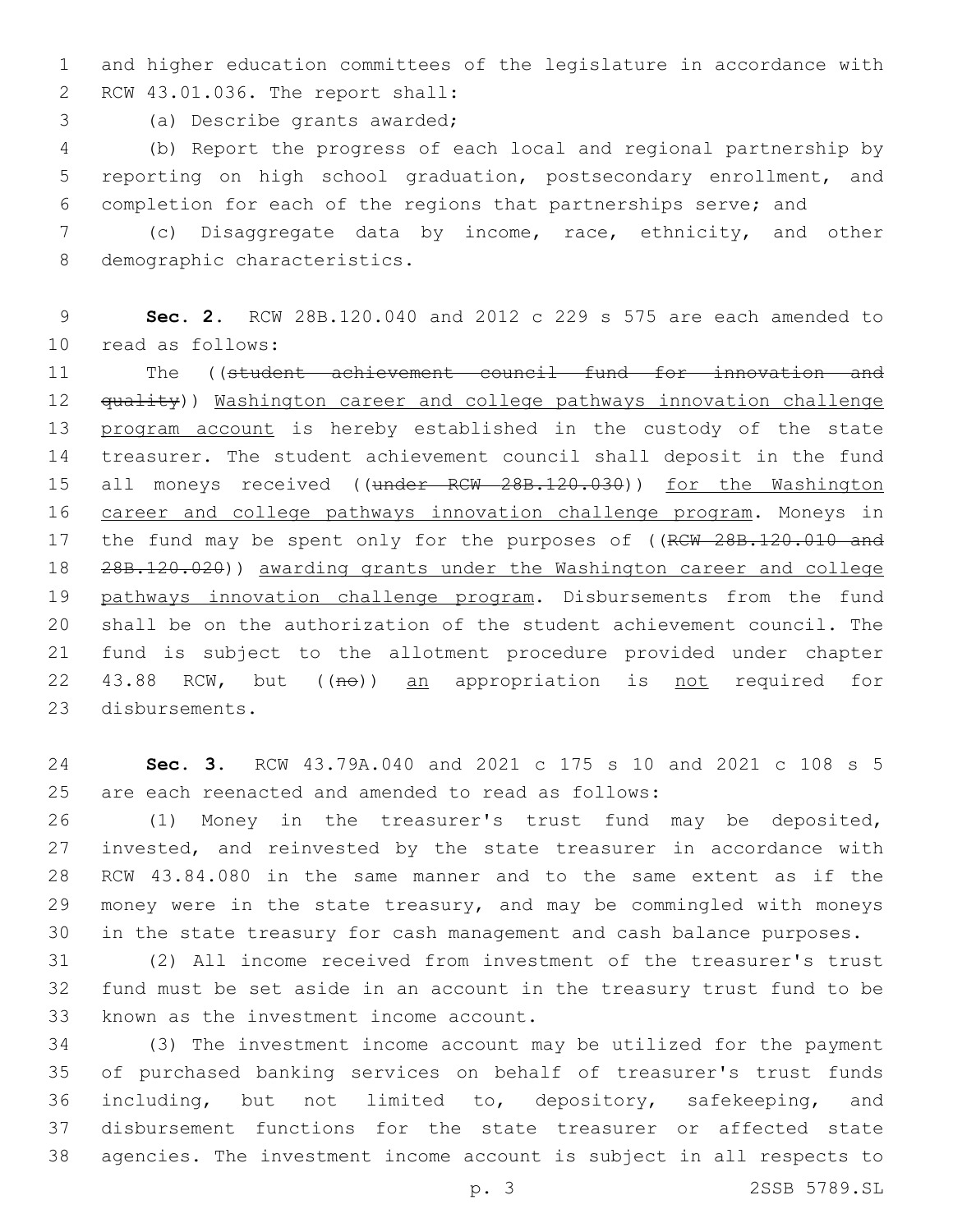chapter 43.88 RCW, but no appropriation is required for payments to financial institutions. Payments must occur prior to distribution of earnings set forth in subsection (4) of this section.

 (4)(a) Monthly, the state treasurer must distribute the earnings credited to the investment income account to the state general fund 6 except under (b), (c), and (d) of this subsection.

 (b) The following accounts and funds must receive their proportionate share of earnings based upon each account's or fund's average daily balance for the period: The 24/7 sobriety account, the Washington promise scholarship account, the Gina Grant Bull memorial legislative page scholarship account, the Rosa Franklin legislative 12 internship program scholarship (( $\{a$ ccount)) account, the Washington advanced college tuition payment program account, the Washington college savings program account, the accessible communities account, the Washington achieving a better life experience program account, the Washington career and college pathways innovation challenge 17 program account, the community and technical college innovation account, the agricultural local fund, the American Indian scholarship endowment fund, the foster care scholarship endowment fund, the foster care endowed scholarship trust fund, the contract harvesting revolving account, the Washington state combined fund drive account, the commemorative works account, the county enhanced 911 excise tax account, the county road administration board emergency loan account, the toll collection account, the developmental disabilities endowment 25 trust fund, the energy account, the fair fund, the family and medical leave insurance account, the fish and wildlife federal lands revolving account, the natural resources federal lands revolving account, the food animal veterinarian conditional scholarship account, the forest health revolving account, the fruit and vegetable inspection account, the educator conditional scholarship account, the game farm alternative account, the GET ready for math and science scholarship account, the Washington global health technologies and product development account, the grain inspection revolving fund, the Washington history day account, the industrial insurance rainy day fund, the juvenile accountability incentive account, the law enforcement officers' and firefighters' plan 2 expense fund, the local tourism promotion account, the low-income home rehabilitation revolving loan program account, the multiagency permitting team account, the northeast Washington wolf-livestock management account, 40 the produce railcar pool account, the public use general aviation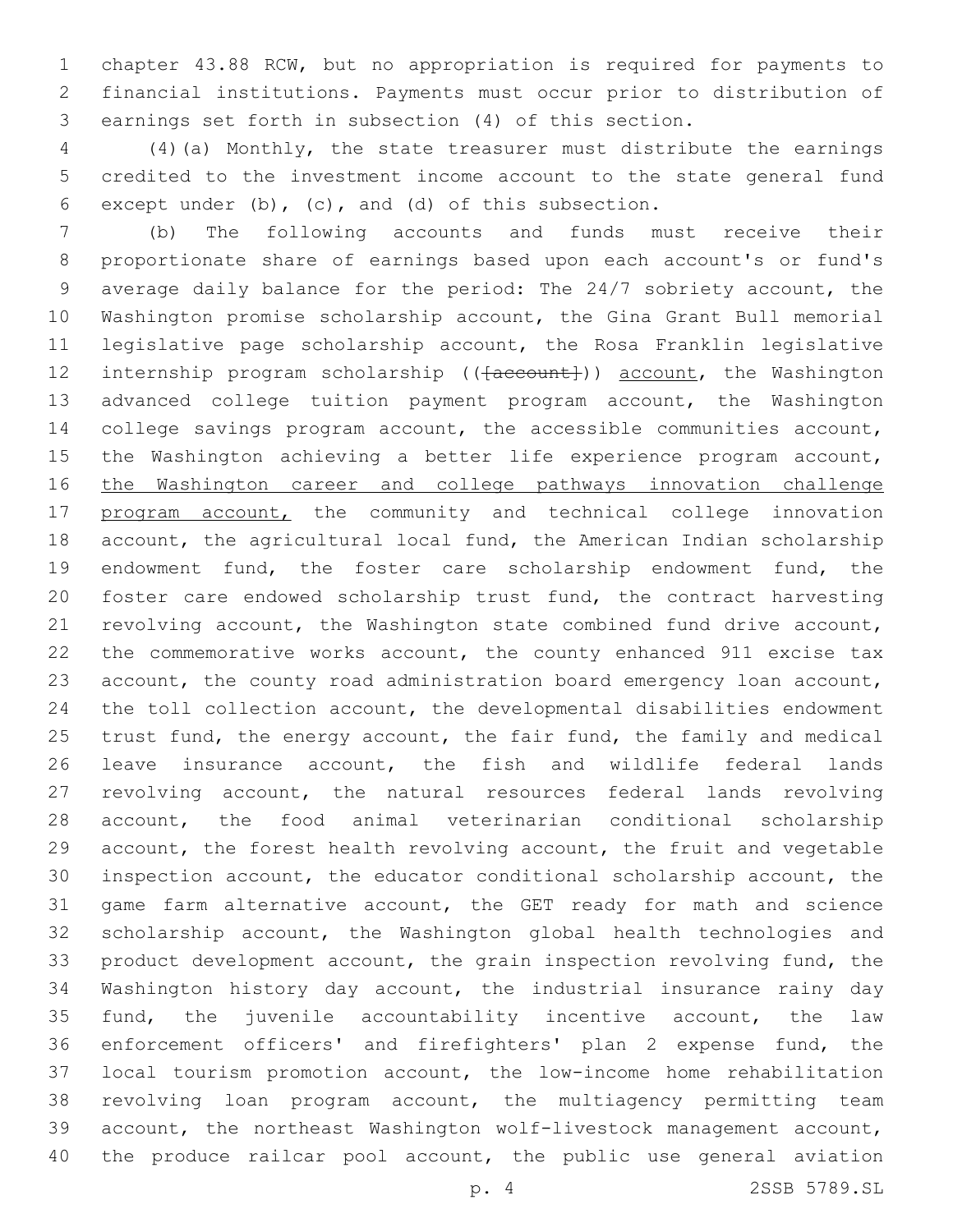airport loan revolving account, the regional transportation investment district account, the rural rehabilitation account, the Washington sexual assault kit account, the stadium and exhibition center account, the youth athletic facility account, the self- insurance revolving fund, the children's trust fund, the Washington horse racing commission Washington bred owners' bonus fund and breeder awards account, the Washington horse racing commission class C purse fund account, the individual development account program account, the Washington horse racing commission operating account, the life sciences discovery fund, the Washington state library- archives building account, the reduced cigarette ignition propensity 12 account, the center for deaf and hard of hearing youth account, the school for the blind account, the Millersylvania park trust fund, the public employees' and retirees' insurance reserve fund, the school employees' benefits board insurance reserve fund, the public employees' and retirees' insurance account, the school employees' insurance account, the long-term services and supports trust account, the radiation perpetual maintenance fund, the Indian health improvement reinvestment account, the department of licensing tuition recovery trust fund, the student achievement council tuition recovery trust fund, the tuition recovery trust fund, the industrial insurance premium refund account, the mobile home park relocation fund, the natural resources deposit fund, the Washington state health insurance pool account, the federal forest revolving account, and the library 25 operations account.

 (c) The following accounts and funds must receive eighty percent of their proportionate share of earnings based upon each account's or fund's average daily balance for the period: The advance right-of-way revolving fund, the advanced environmental mitigation revolving account, the federal narcotics asset forfeitures account, the high occupancy vehicle account, the local rail service assistance account, and the miscellaneous transportation programs account.

 (d) Any state agency that has independent authority over accounts or funds not statutorily required to be held in the custody of the state treasurer that deposits funds into a fund or account in the custody of the state treasurer pursuant to an agreement with the office of the state treasurer shall receive its proportionate share of earnings based upon each account's or fund's average daily balance 39 for the period.